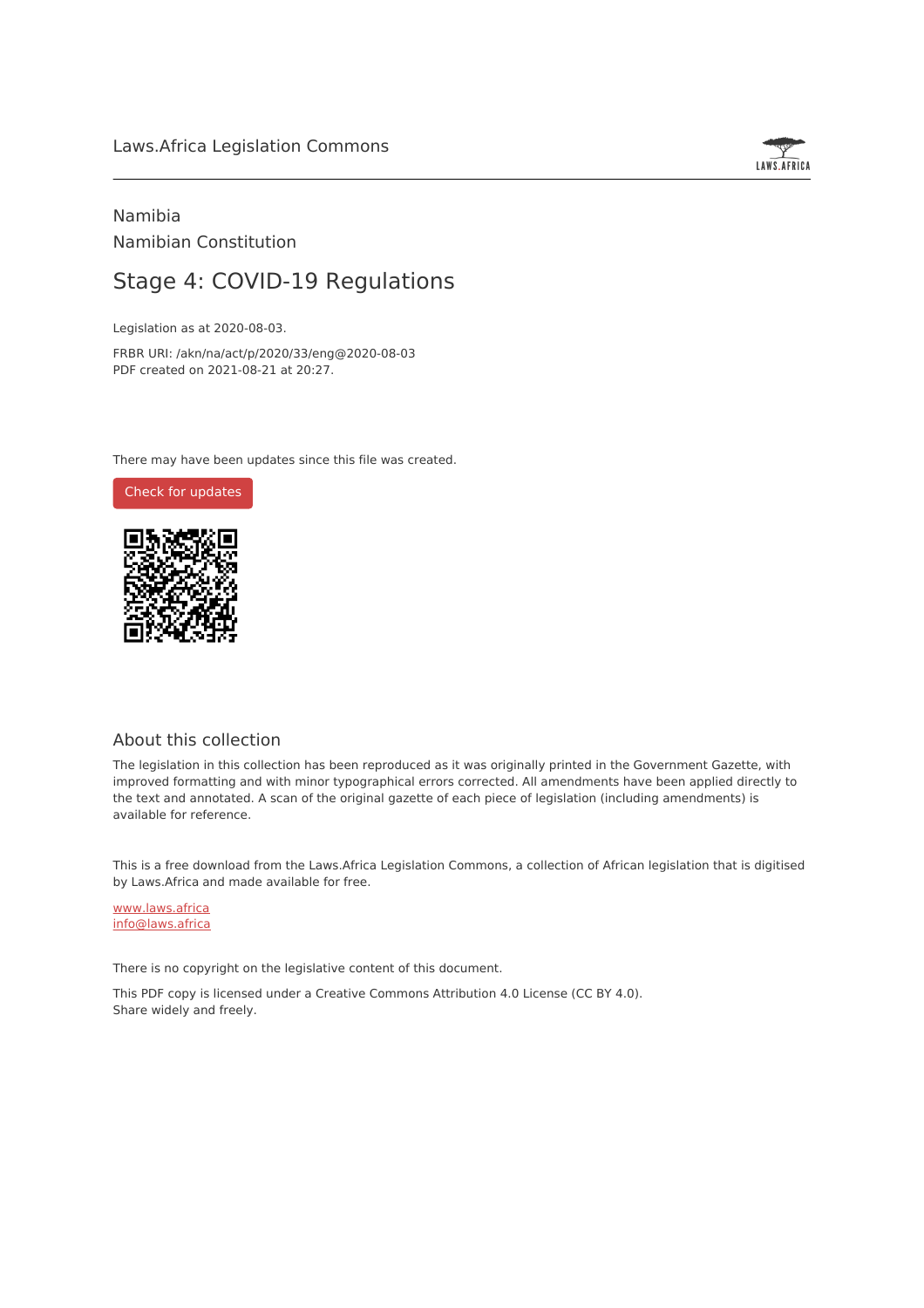# **Table of Contents**

| Stage 4: COVID-19 Regulations                                                                         | 3              |
|-------------------------------------------------------------------------------------------------------|----------------|
| Proclamation 33 of 2020                                                                               | 3              |
| 1. Definitions                                                                                        | 3              |
| 2. Application of regulations                                                                         | 4              |
| 3. Specified period                                                                                   | 5              |
| 4. Restrictions relating to schools, higher education institutions and other educational institutions | 5              |
| 5. Wearing of masks                                                                                   | 5              |
| 6. Gatherings                                                                                         | 6              |
| 7. Restrictions relating to liquor                                                                    | $\overline{7}$ |
| 8. Restrictions relating to certain businesses, operations and activities                             | 7              |
| 9. Additional provisions relating to workplace                                                        | 8              |
| 10. Prohibition relating to entry into Namibia                                                        | 8              |
| 11. Ouarantine and COVID-19 testing                                                                   | 9              |
| 12. Restrictions relating to transportation of goods and persons                                      | 10             |
| 13. Applicability of Act No. 1 of 2015                                                                | 11             |
| 14. Offences and penalties                                                                            | 11             |
| 15. Regulations to bind State                                                                         | 11             |
|                                                                                                       |                |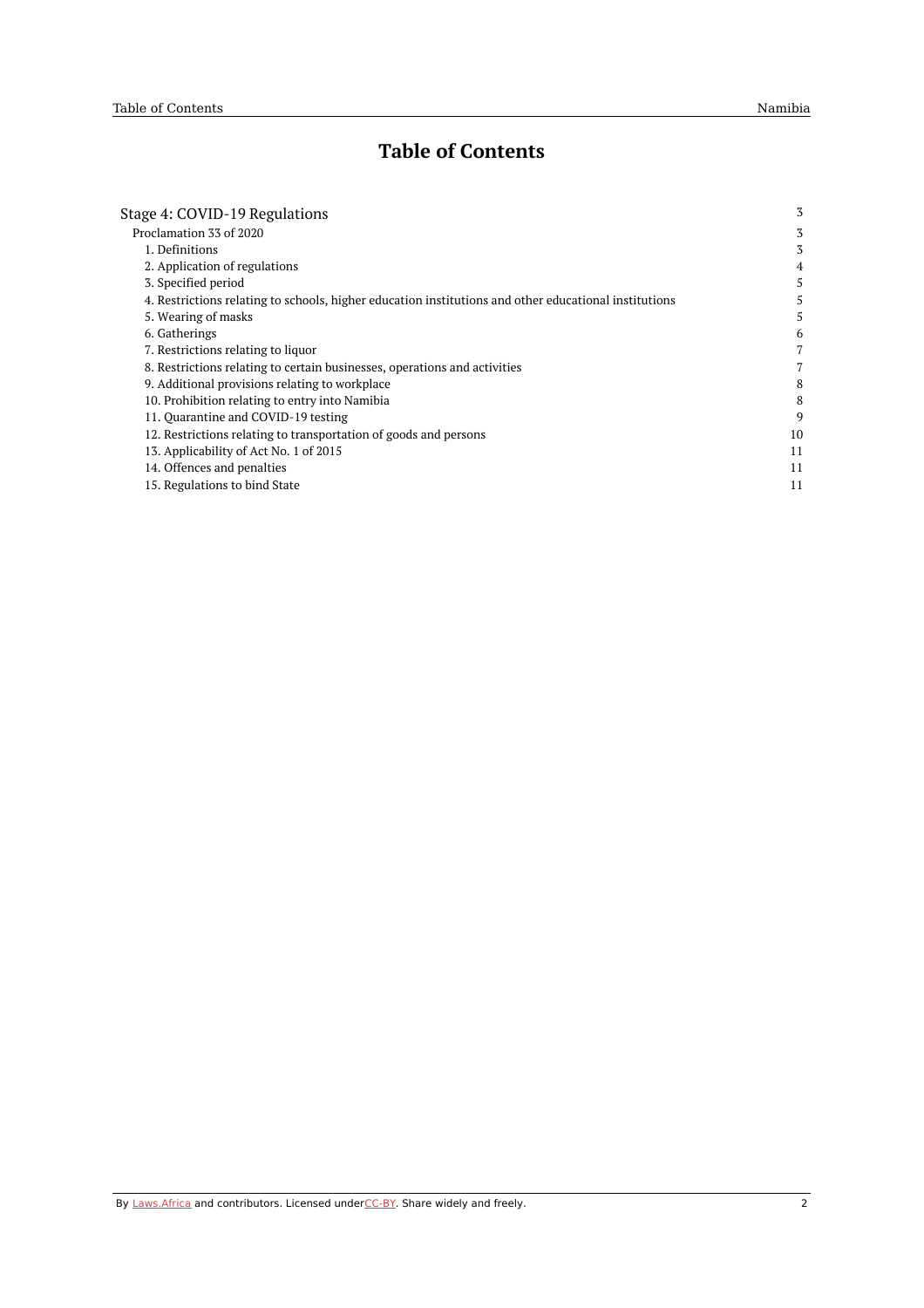

Republic of Namibia **Annotated Statutes** 

# **Namibian Constitution**

# <span id="page-2-0"></span>**Stage 4: COVID-19 Regulations**

# **Proclamation 33 of 2020**

Published in [Government](https://commons.laws.africa/akn/na/act/p/2020/33/media/publication/na-act-p-2020-33-publication-document.pdf) Gazette no. 7270 on 14 July 2020 **Assented to on 14 July 2020**

**Commenced on 14 July 2020**

*[Up to date as at 14 August 2021]*

<span id="page-2-1"></span>*[Amended by Stage 4: COVID-19 Regulations: Amendment [\(Proclamation](https://africanlii.org/akn/na/act/p/2020/40) 40 of 2020) on 24 July 2020]*

*[Amended by Stage 4: COVID-19 Regulations: Amendment [\(Proclamation](https://africanlii.org/akn/na/act/p/2020/44) 44 of 2020) on 3 August 2020]*

*[Repealed by Stage 3: COVID-19 Regulations [\(Proclamation](https://africanlii.org/akn/na/act/p/2020/46) 46 of 2020) on 13 August 2020]*

Under the powers vested in me by Sub-Article (5) of Article 26 of the Namibian Constitution, I -

(a) subsequent to having declared by Proclamation No. 7 of 18 March of 2020 that a State of Emergency exists in the whole of Namibia following a worldwide outbreak of the disease known as Coronavirus Disease 2019 (COVID-19), make the regulations set out in the Schedule; and

(b) repeal the Stage 4: State of Emergency - Covid-19 Regulations published under Proclamation No. 28 of 28 June 2020.

Given under my Hand and the Seal of the Republic of Namibia at Windhoek, this 14th day of July, Two Thousand and Twenty.

Hage G. Geingob

President

By order of the President

# <span id="page-2-2"></span>**1. Definitions**

In these regulations -

By [Laws.Africa](https://edit.laws.africa/widgets/pdf-attribution) and contributors. Licensed und[erCC-B](https://edit.laws.africa/widgets/pdf-cc-by)Y. Share widely and freely. 3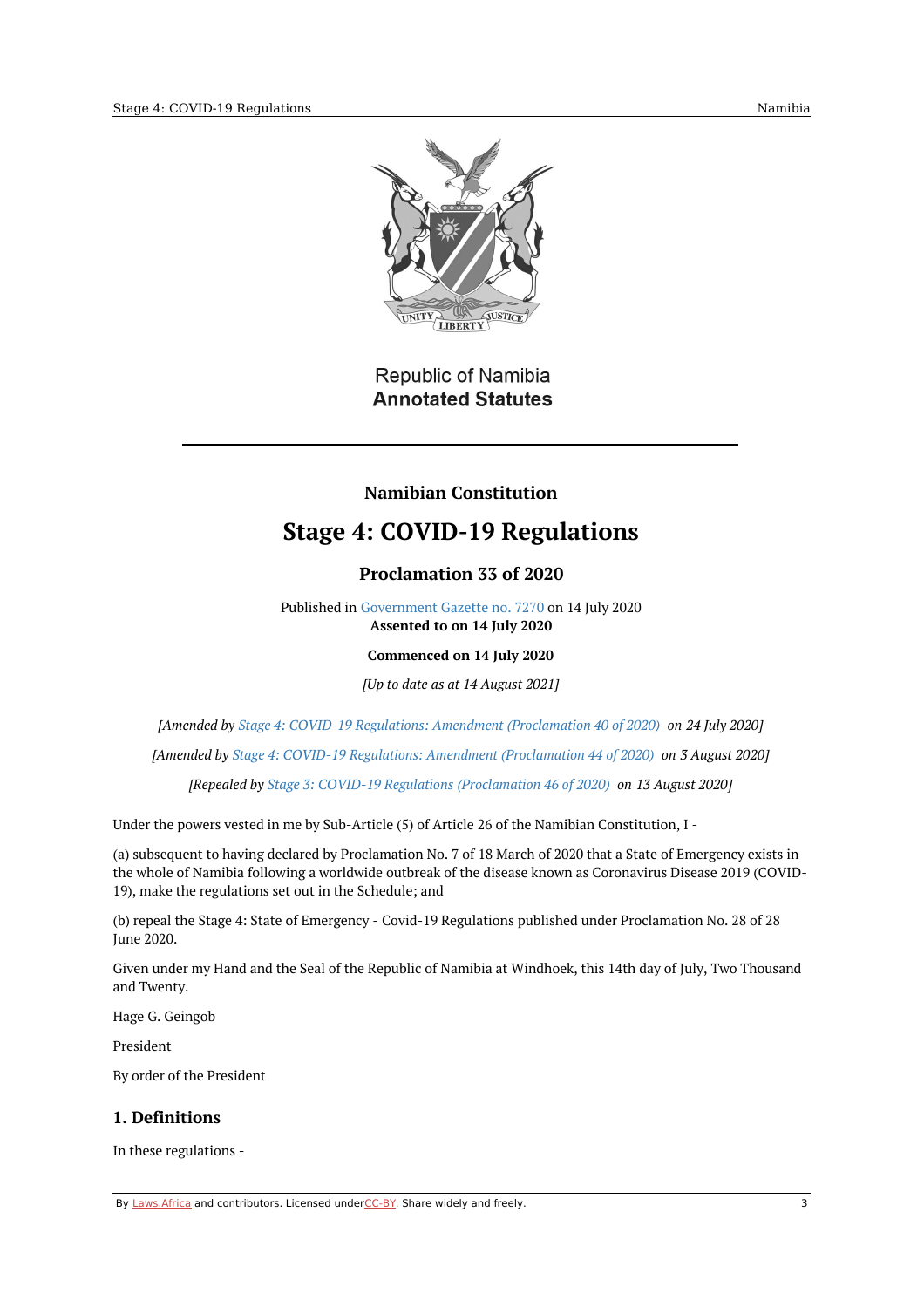#### "**authorised officer**" means -

- (a) the Director referred to in section 32 of the Disaster Risk Management Act, [2012](https://africanlii.org/akn/na/act/2012/10) (Act No. 10 of 2012);
- (b) a member of the Namibian Police as defined in section 1 of the Police Act, 1990 (Act No. 19 of [1990](https://africanlii.org/akn/na/act/1990/19));
- (c) a member of the [municipal](https://africanlii.org/akn/na/act/1990/19) police service referred to in section 43C of the Police Act, 1990 (Act No. 19 of 1990);
- (d) a member of the Defence Force as defined in section 1 of the Defence Act, 2002 (Act No. 1 of [2002](https://africanlii.org/akn/na/act/2002/1));
- (e) a correctional officer as defined in section 1 of the Correctional Service Act, [2012](https://africanlii.org/akn/na/act/2012/9) (Act No. 9 of 2012);
- (f) an immigration officer as defined in section 1 of the Immigration Control Act;
- (g) an officer as defined in section 1 of Customs and Excise Act, 1998 (Act No. 20 of [1998](https://africanlii.org/akn/na/act/1998/20)) charged with the responsibility ofenforcing the customs and excise legislation; and
- (h) any other staff member designated or person appointed as an authorised officer under section 32 of the Disaster Risk Management Act, 2012 (Act No. 10 of [2012](https://africanlii.org/akn/na/act/2012/10));

"**COVID-19**" means the coronavirus disease of 2019 which is caused by severe acute respiratory syndrome coronavirus 2 (SARS-CoV-2);

"**head of the institution**" means the administrative head of a public institution and the chief executive officer or the equivalent of a chief executive officer of a private institution;

"**health regulations**" means the health regulations published under Sub-Article (5) of Article 26 of the Namibian Constitution;

"**higher education institution**" means an institution that provides learning programmes leading to qualifications higher than grade 12 or its equivalent;

"**Immigration Control Act**" means the Immigration Control Act, 1993 (Act No. 7 of [1993](https://africanlii.org/akn/na/act/1993/7));

"**liquor**" means any spirits, wine, beer, cider or other beverage, including a traditional beverage which contains alcohol, and intended for human consumption but excludes any substance that contains alcohol but used or is intended to be used for medicinal purposes;

"**Liquor Act**" means the Liquor Act, 1998 (Act No. 6 of [1998](https://africanlii.org/akn/na/act/1998/6));

"**mask**" means a covering made of any suitable material that is worn on and around a person's nose and mouth so as to fully cover that person's nose and mouth for purposes of preventing the transmission of the severe acute respiratory syndrome coronavirus 2 (SARS-CoV-2);

"**Public and [Environmental](https://africanlii.org/akn/na/act/2015/1) Health Act**" means the Public and Environmental Health Act, 2015 (Act No. 1 of 2015);

"**school**" means a school as defined in section 1 of the Education Act, 2001 (Act No. 16 of [2001](https://africanlii.org/akn/na/act/2001/16));

"**specified period**" means the period referred to in regulation 3 and indicating Stage 4 of the State of Emergency as determined by Cabinet;

"**vehicle**" means a motor vehicle, a locomotive, an aircraft or a vessel; and

"**vulnerable employee**" means an employee who is pregnant, an employee who is a nursing mother, an employee with a pre-existing condition such as a heart disease, high blood pressure, respiratory problems, obesity, diabetes, tuberculosis or a condition which might compromise the immune system of the employee.

## <span id="page-3-0"></span>**2. Application of regulations**

(1) These regulations apply to the whole of Namibia during the specified period but they do not apply to the Erongo Region for the duration of the specified period referred to in regulation 3 of the Stage 3: State of Emergency - Covid-19 Regulations: Erongo Region published under Proclamation No. 39 of 22 July 2020.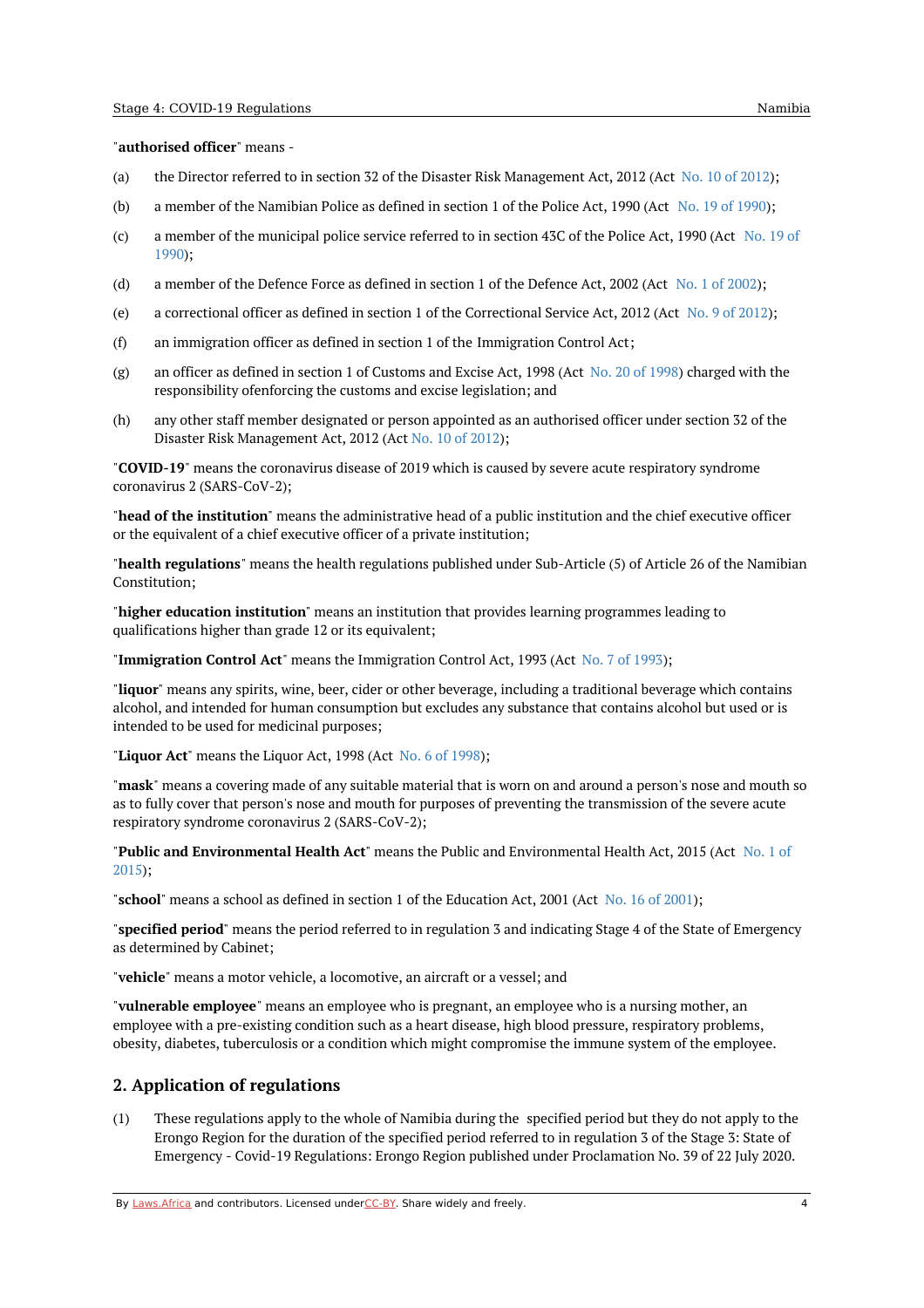- (2) Despite subregulation (1), regulations 10, 11 and 12 apply to the Erongo Region for the duration of the specified period referred to in regulation 3 of the Stage 3: State of Emergency - Covid-19 Regulations: Erongo Region published under Proclamation No. 39 of 22 July 2020.
- (3) On the expiry of the specified period referred to in regulation 3 of the Stage 3: State of Emergency - Covid-19 Regulations: Erongo Region published under Proclamation No. 39 of 22 July 2020, these regulations will apply to the Erongo Region unless the President under Sub-Article (5) of Article 26 of the Namibian Constitution determines otherwise.
- (4) If there is a conflict between the provisions of these regulations and any other law the provisions of these regulations prevail.

*[regulation 2 substituted by section 2 of [Proclamation](https://africanlii.org/akn/na/act/p/2020/40) 40 of 2020]*

# <span id="page-4-0"></span>**3. Specified period**

The specified period is from the date of commencement of these regulations and ends at 24:00 on 17 September 2020.

# <span id="page-4-1"></span>**4. Restrictions relating to schools, higher education institutions and other educational institutions**

- (1) As from the date of commencement of these regulations -
	- (a) schools and other educational institutions providing early childhood development learning and pre-primary learning must remain closed until 31 August 2020;
	- (b) schools and other educational institutions providing primary education from the level of the first grade to the level of the seventh grade and secondary education at the level of the eigth grade and the ninth grade must remain closed until 31 August 2020;
	- (c) schools and other educational institutions providing secondary education from the level of the tenth grade, eleventh grade and the twelfth grade may continue face to face learning; and
	- (d) higher education institutions may continue face to face learning.
- (2) The closure of schools, higher education institutions and other educational institutions contemplated in subregulation (1) does not prevent -
	- (a) in the case of a state school, the relevant minister responsible for education; and
	- (b) in any other case, the governing body of the school or institution in question,

from employing other alternative forms of learning that do not involve the physical presence of learners or students at the schools or institutions.

(3) Heads of schools, higher education institutions and other educational institutions which may resume face to face learning must ensure that the persons accessing their premises at all times adhere to the measures to combat, prevent and suppress the spread of COVID-19 as specified in these regulations, the health regulations and other applicable regulations or directives.

*[regulation 4 substituted by section 2 of [Proclamation](https://africanlii.org/akn/na/act/p/2020/44) 44 of 2020]*

# <span id="page-4-2"></span>**5. Wearing of masks**

- (1) During the specified period every person must wear a mask whenever he or she is at or in a public place.
- (2) During the specified period, wearing of a see-through face shield is permitted, provided that a mask is worn together with the face shield.
- (3) An authorised officer may instruct a person who is not wearing a mask as contemplated in subregulation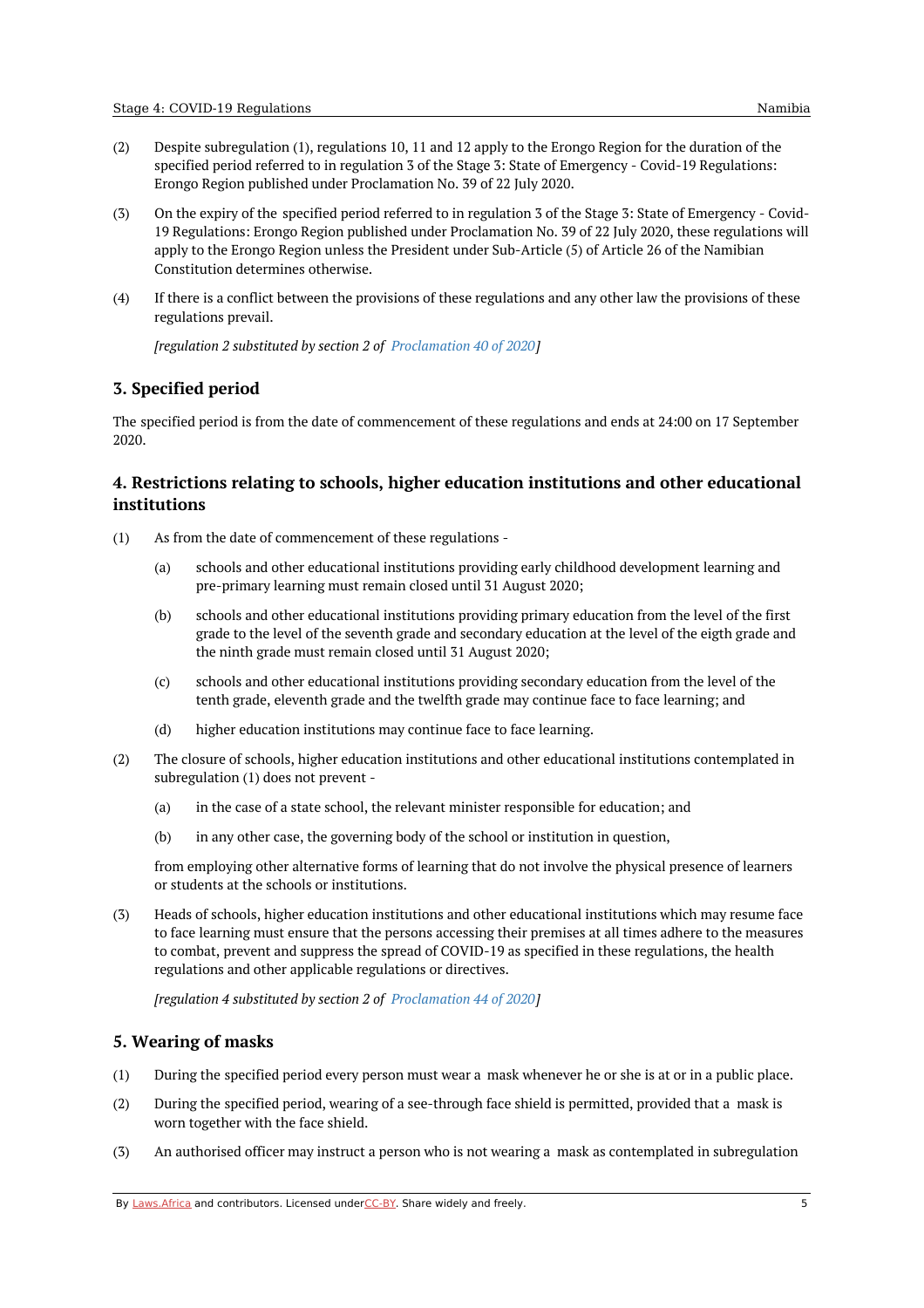(1) or (2) to wear a mask or to leave the public place.

(4) A person who fails or refuses to comply with an instruction given under subregulation (2) commits an offence and is on conviction liable to a fine not exceeding N\$2 000 or imprisonment for a period not exceeding six months or to both such fine and such imprisonment.

## <span id="page-5-0"></span>**6. Gatherings**

- (1) Persons are permitted to gather for a common purpose provided that their number does not exceed 100 persons and provided that they comply with the provisions of these regulations, the health regulations and other applicable regulations or directives.
- (2) Persons are prohibited from gathering for a common purpose if their number exceeds 100 persons, but this prohibition does not apply where -
	- (a) persons are gathered at their workplace;
	- (b) the gathering is by a government institution at national, regional or local level or the Cabinet or the Parliament for purposes of its normal operations;
	- (c) the gathering is for purposes of court or tribunal proceedings; or
	- (d) a group of persons independently or coincidentally find themselves at a specific place.
- (3) Persons who gather in the circumstances referred to in subregulation (1) and (2) must at all times adhere to the measures to combat, prevent and suppress the spread of COVID-19 as specified in these regulations, the health regulations and other applicable regulations or directives.
- (4) An authorised officer may instruct a gathering, other than a gathering referred to in subregulation (1) and paragraphs (a), (b), (c) and (d) of subregulation 2, to disperse and may use all reasonable measures to cause the gathering to disperse.
- (5) The person organising or hosting a gathering referred to in subregulation (1) or the head of the institution in respect of a gathering specified in paragraph (a), (b) or (c) of subregulation (2) must -
	- (a) open and maintain a register of the persons who attend the gathering; or
	- (b) ensure that the register of the persons referred to in paragraph (a) is opened and maintained, for the purpose of recording the particulars of persons who attend the gathering.
- (6) The person who is required to open and maintain a register in accordance with subregulation (5) must -
	- (a) keep the register in a safe place for the duration of the State of Emergency;
	- (b) on request, make the register available for inspection by an authorised officer; and
	- (c) treat the information provided under this regulation as confidential, and may not disclose that information to any other person except as provided in paragraph (b) or when required to so disclose in terms of any law or by a court.
- (7) The register referred to in subregulation (6) must contain the full name, identification number or passport number and telephone number or cellular phone number of each person who attended the gathering.
- (8) A person who -
	- (a) facilitates, instigates or organises a gathering;
	- (b) fails or refuses to obey an instruction issued under subregulation (4);
	- (c) fails or refuses to comply with subregulation (5) or (6); or
	- (d) intentionally provides false information or refuses to provide the information required under this regulation,

By [Laws.Africa](https://edit.laws.africa/widgets/pdf-attribution) and contributors. Licensed und[erCC-B](https://edit.laws.africa/widgets/pdf-cc-by)Y. Share widely and freely.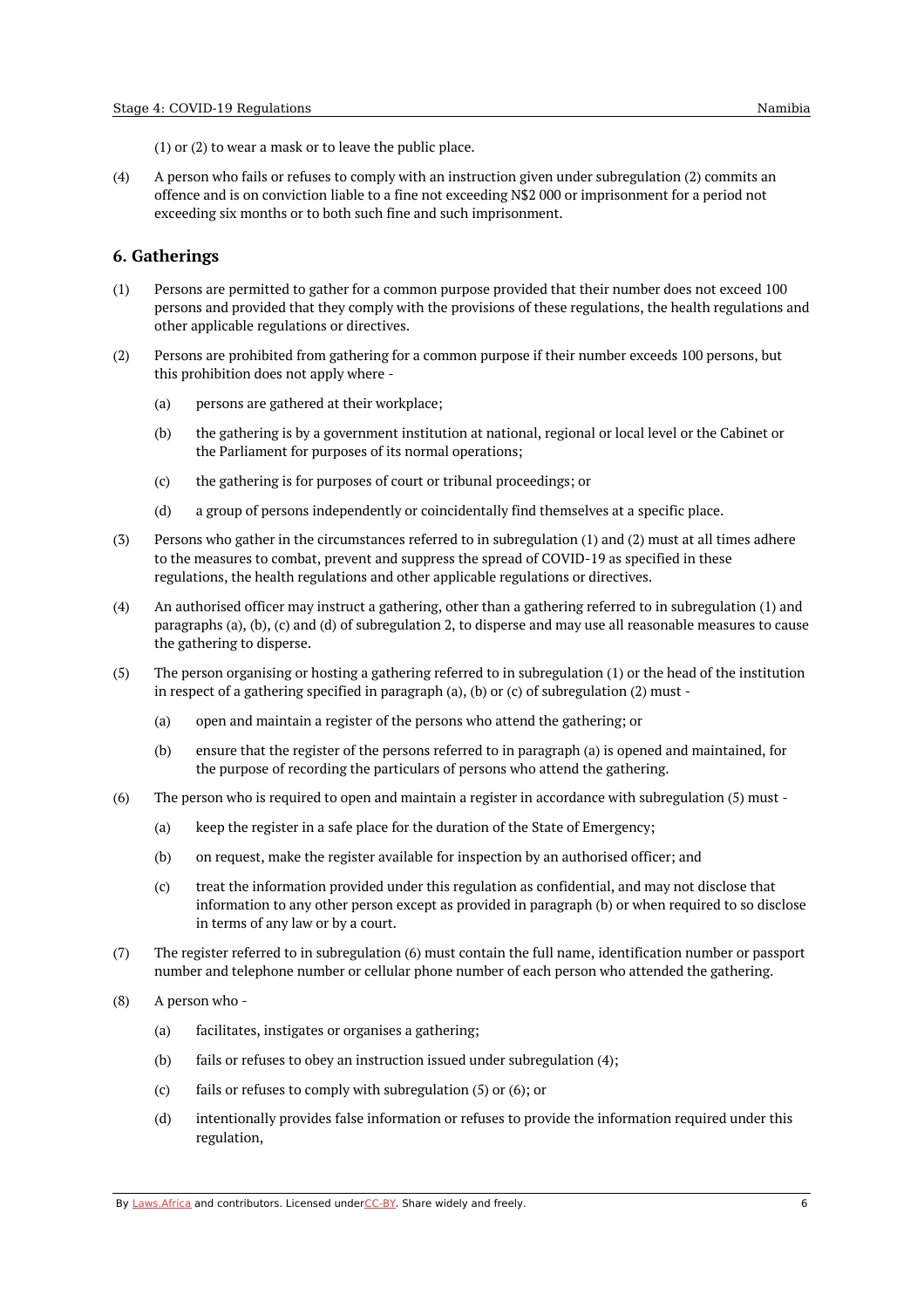commits an offence and is on conviction liable to a fine not exceeding N\$2 000 or to imprisonment not exceeding six months or to both such fine and imprisonment.

*[regulation 6 substituted by section 3 of [Proclamation](https://africanlii.org/akn/na/act/p/2020/44) 44 of 2020]*

#### <span id="page-6-0"></span>**7. Restrictions relating to liquor**

- (1) For the purposes of this regulation, a term defined in the Liquor Act, 1998 (Act No. 6 of [1998](https://africanlii.org/akn/na/act/1998/6)), except for the word "liquor", bears that meaning.
- (2) A person may only sell liquor and a person may only purchase liquor if -
	- (a) the person who sells the liquor holds a liquor licence authorising the sale of liquor, and the sale of liquor is in accordance with that licence; and
	- (b) the sale and purchase of liquor is in accordance with subregulation (3) or (4).
- (3) During the specified period and despite any contrary condition applicable to any type of liquor licence issued under the Liquor Act, 1998 (Act No. 6 of [1998](https://africanlii.org/akn/na/act/1998/6)), the sale of liquor in terms of a liquor licence and the purchase of liquor may -
	- (a) only take place between 09:00 and 18:00 on a week day;
	- (b) only take place between 09:00 and 13:00 on a Saturday;
	- (c) not take place on a Sunday and on a public holiday; and
	- (d) only take place if the liquor is sold or purchased on an off-sales basis.
- (4) Except that subregulation (3)(c) applies to paragraph (b), the provisions of subregulation (3) do not apply to -
	- (a) a hotel, restaurant or similar business that lawfully sells food that is intended to be consumed on the premises of the seller and the liquor is sold, for onconsumption, in relation to a meal sold to be consumed on the premises; or
	- (b) a night club, casino and gambling house selling liquor for on-consumption, provided that liquor may only be sold between 12:00 and 22:00.
- (5) A person who contravenes or fails to comply with subregulation (2), (3) or (4) commits an offence and is on conviction liable to a fine not exceeding N\$2 000 or imprisonment for a period not exceeding six months or to both such fine and such imprisonment.
- (6) An authorised officer who is a peace officer within the meaning of the Criminal Procedure Act, 1977 (Act No. 51 of [1977](https://africanlii.org/akn/na/act/1977/51)), may, without a warrant, seize any liquor that is suspected to have been sold or has been purchased in contravention of this regulation and the seized liquor must, subject to changes required in the context, be dealt with in accordance with the provisions of the Liquor Act, 1998 (Act No. 6 of [1998](https://africanlii.org/akn/na/act/1998/6)) as if it were liquor seized in terms of that Act.

*[regulation 7 substituted by section 3 of [Proclamation](https://africanlii.org/akn/na/act/p/2020/40) 40 of 2020]*

## <span id="page-6-1"></span>**8. Restrictions relating to certain businesses, operations and activities**

- (1) Subject to the provisions of these regulations, all businesses operations and activities are permitted during the specified period.
- (1A) For the purpose of subregulation (1B) contact sports refers to sports in which players may directly or indirectly have physical contact, such as rugby, boxing, football, martial arts or wrestling.

*[subregulation (1A) added by section 4(a) of [Proclamation](https://africanlii.org/akn/na/act/p/2020/44) 44 of 2020]*

(1B) Contact sports are permitted on the condition that no spectators are allowed at the contact sporting events.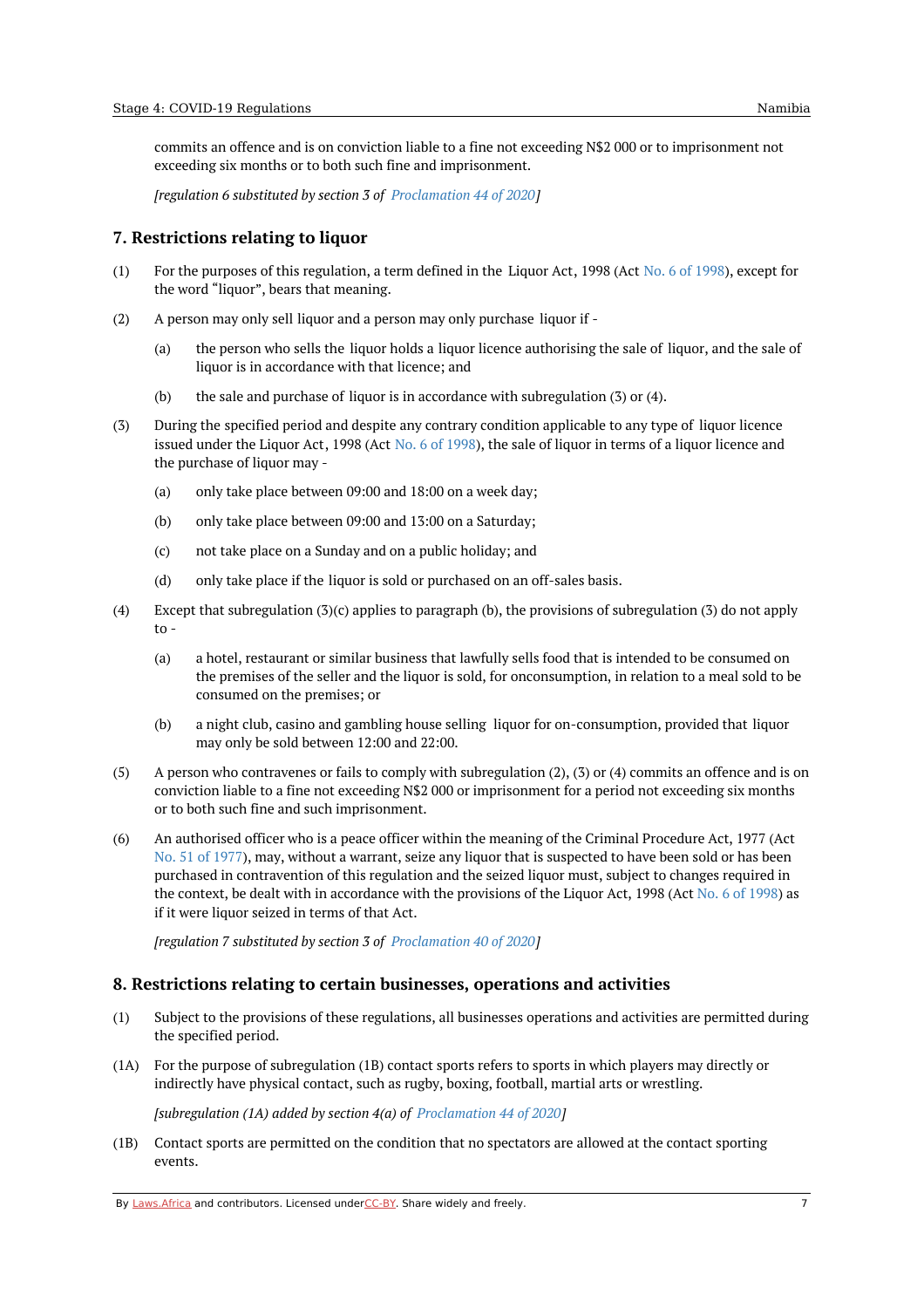*[subregulation (1B) added by section 4(a) of [Proclamation](https://africanlii.org/akn/na/act/p/2020/44) 44 of 2020]*

- (2) The heads of the institutions of businesses, operations and activities must -
	- (a) open and maintain a register of the persons who access their premises or attend the activities; or
	- (b) ensure that the register of the persons referred to in paragraph (a) is opened and maintained,

for the purpose of recording the particulars of persons who access their premises or attend the activities.

- (3) The heads of the institutions of businesses, operations and activities must -
	- (a) keep the register in a safe place for the duration of the State of Emergency;
	- (b) on request, make the register available for inspection by an authorised officer; and
	- (c) treat the information provided under this regulation as confidential, and may not disclose that information to any other person except as provided in paragraph (b) or when required to so disclose in terms of any law or by a court.
- (4) The register referred to in subregulation (2) must containthe full name, identification number or passport number and telephone number or cellular phone number of each person accessing the premises of the businesses, operations and activities and the number of people inclusive of the organisers or its staff members may not exceed 250 people at a time.
- (5) The heads of the institution of businesses, operations and activities must ensure that the persons accessing their premises at all times adhere to the measures to combat, prevent and suppress the spread of COVID-19 as specified in these regulations, the health regulations and other applicable regulations or directives.
- (6) A person who contravenes or fails to comply with the provisions of subregulation (1B), (2), (3), (4) or (5) commits an offence and is on conviction liable to a fine not exceeding N\$2 000 or to imprisonment for a period not exceeding six months or to both such fine and such imprisonment.

*[subregulation (6) substituted by section 4(b) of [Proclamation](https://africanlii.org/akn/na/act/p/2020/44) 44 of 2020]*

## <span id="page-7-0"></span>**9. Additional provisions relating to workplace**

- (1) Heads of the institutions are encouraged to allow vulnerable employees to work from home, subject to suitable arrangements between the employer and employee.
- (2) Heads of the institutions are encouraged to provide masks to their employees.
- (3) Heads of the institutions must ensure that their employees at all times adhere to the measures to combat, prevent and suppress the spread of COVID-19 as specified in these regulations, the health regulations and other applicable regulations or directives.

## <span id="page-7-1"></span>**10. Prohibition relating to entry into Namibia**

- (1) Subject to the other provisions of these regulations, every person who -
	- (a) is not a Namibian citizen;
	- (b) does not hold a permanent residence permit for Namibia;
	- (c) is not domiciled in Namibia or otherwise lawfully resident in Namibia;
	- (d) is not part of a team of medical personnel that is required to provide medical services in Namibia to alleviate the COVID-19 pandemic;
	- (e) is not a member of the diplomatic or consular staff of a country that is accredited to Namibia or in transit to another country; or

By [Laws.Africa](https://edit.laws.africa/widgets/pdf-attribution) and contributors. Licensed und[erCC-B](https://edit.laws.africa/widgets/pdf-cc-by)Y. Share widely and freely. **8** 8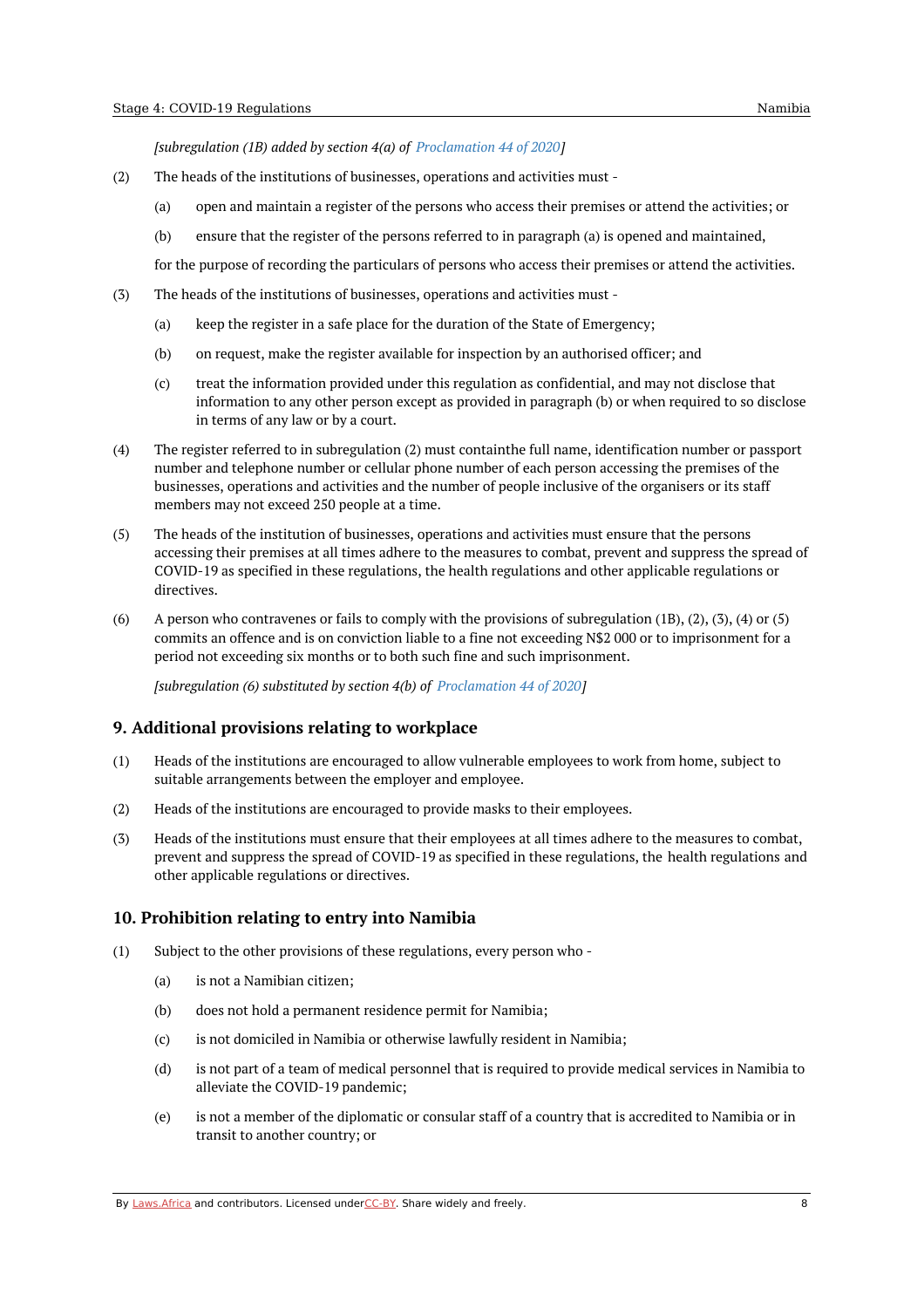(f) is not a spouse or child of a person referred to in paragraphs (a) to (e),

must, during the specified period, be refused entry into Namibia under section 10 of the Immigration Control Act.

- (2) Persons permitted to enter Namibia must, two weeks before entering Namibia, in writing inform the relevant Namibian diplomatic representative in the country of intended departure of the intention to enter Namibia.
- (3) Despite subregulation (1), a person who -
	- (a) is not a Namibian citizen;
	- (b) does not hold a permanent residence permit for Namibia; or
	- $(c)$ is not domiciled in Namibia or otherwise lawfully resident in Namibia;

may, for the purpose of undertaking tourism activities in Namibia, subject to the Immigration Control Act and subregulation (4), enter Namibia during the period starting on 15 July 2020 and ending on 15 August 2020.

- (4) Persons permitted to enter Namibia under subregulation (3) may not enter Namibia unless such persons on entering Namibia present to an authorised officer a negative SARS-COV-2 PCR test result not older than 72 hours at the time of entering Namibia, provided that the laboratory that issued the test result is certified to issue SARS-COV-2 PCR test results.
- (5) Subject to the Immigration Control Act, a person who -
	- (a) is a driver of a motor vehicle, an operator of a locomotive, a pilot in command of an aircraft or a captain or master of a shipping vessel transporting goods;
	- (b) performs any service relating to the operation of the vehicle referred to in paragraph (a); or
	- (c) performs a necessary service relating to the transportation of goods referred to in paragraph (a),

in the course of business or trade or commerce may be allowed to enter Namibia if such entry is otherwise lawful.

- (6) Despite the provisions of subregulation (1), a person referred to in that subregulation may be allowed to enter Namibia if that person complies with or meets such requirements as may be determined by the Minister responsible for immigration issued pursuant to the Immigration Control Act.
- (7) A person who contravenes or fails to comply with subregulation (1), (4) or (5) commits an offence and is on conviction liable to a fine not exceeding N\$2 000 or to imprisonment for a period not exceeding six months or to both such fine and such imprisonment.

## <span id="page-8-0"></span>**11. Quarantine and COVID-19 testing**

- (1) Any person who enters Namibia as contemplated in regulation 10 is subject to quarantine requirements as set out in these regulations and the health regulations.
- (2) All persons permitted to enter Namibia in terms of regulation 10 must on entering Namibia be tested for COVID-19 during the period of quarantine.
- (3) Except where subregulations (4) and (5) apply, all persons entering Namibia during the specified period are subject to mandatory quarantine at own cost.
- (4) The following categories of Namibian citizens may be quarantined at the cost of the State:
	- (a) students enrolled for and undertaking a course of study at a school or an educational institution in Namibia or in a foreign country;
	- (b) State patients;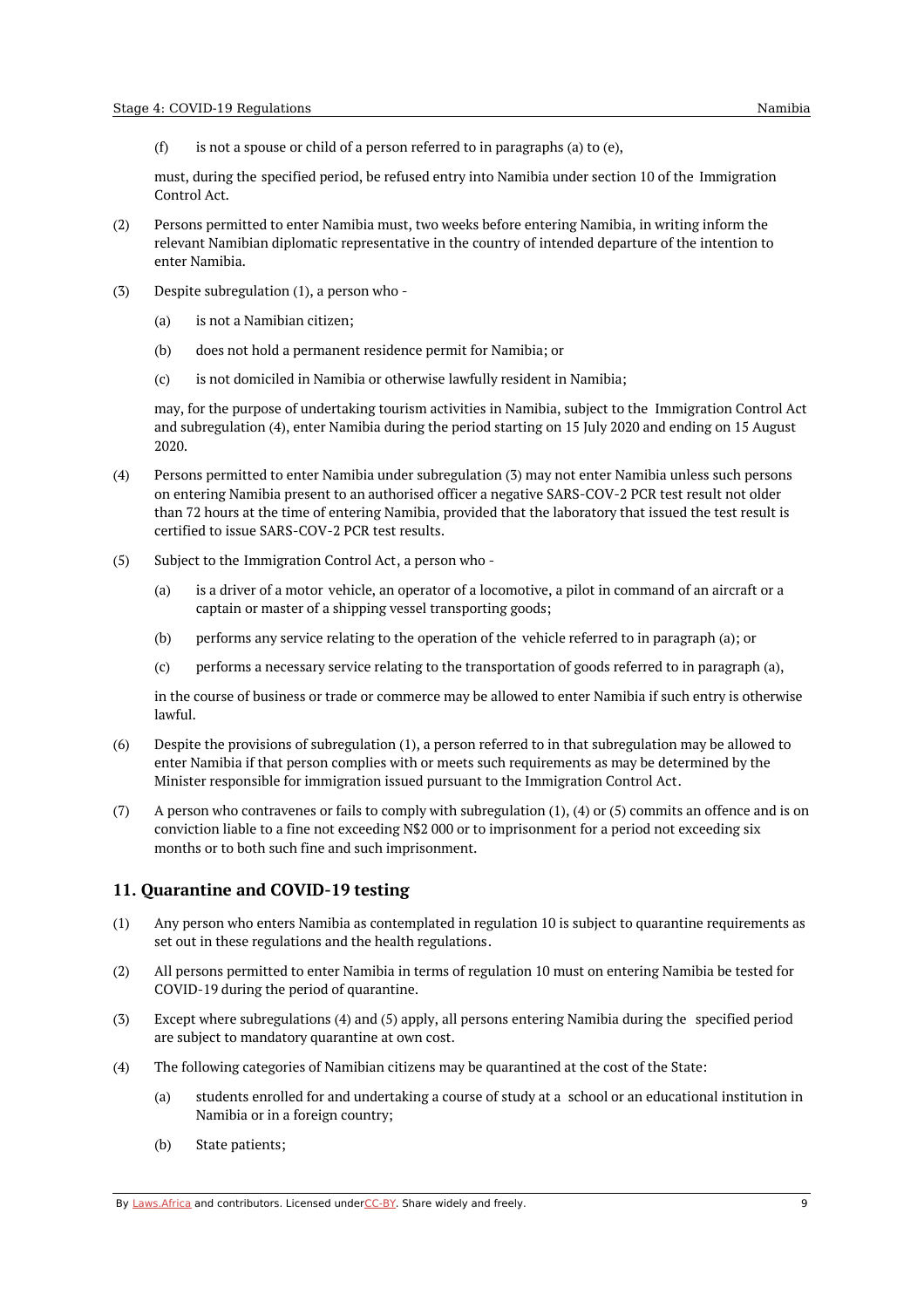- (c) health professionals;
- (d) persons entering Namibia on humanitarian grounds;
- (e) persons entering Namibia on official government business; or
- (f) such persons as may be specified in the regulations issued under Sub-Article (5) of Article 26 of the Namibian Constitution.
- $(5)$ Namibian citizens who are unable to pay for the cost of quarantine as required by these regulations may request, in the form and manner determined underthe regulations issued under Sub-Article (5) of Article 26 of the Namibian Constitution, that the State cover the cost of their quarantine.
- (6) Namibian citizens who leave Namibia for private business during the specified period are, on entering Namibia during that period, subject to mandatory quarantine at own cost.
- (7) A person who unreasonably refuses to be quarantined or tested as specified in subregulation (1) or (2) commits an offence and is on conviction liable to a fine not exceeding N\$2 000 or to imprisonment for a period not exceeding six months or to both such fine and such imprisonment.

## <span id="page-9-0"></span>**12. Restrictions relating to transportation of goods and persons**

(1) For the purposes of this regulation -

> "vehicle" means a vehicle as defined in section 1 of the Road and Transport Act, 1999 (Act No. 22 of [1999](https://africanlii.org/akn/na/act/1999/22)) and includes a locomotive that is used for the transportation of passengers or goods by railway; and

"motor vehicle" means a motor vehicle as defined in section 1 of the Road and Transport Act, 1999 (Act No. 22 of [1999](https://africanlii.org/akn/na/act/1999/22)).

- (2) A person who transports goods on a vehicle may not carry a passenger on the vehicle unless the person carried in or on the vehicle is necessary for the operation of the vehicle during the course of business or trade or commerce of the person.
- (3) A person who conveys persons, whether for reward or for any other purpose, by means of a public or private motor vehicle, an animal-drawn vehicle or a pedal cycle may not transport -
	- (a) more than three persons, including the driver, in a four-seater motor vehicle;
	- (b) more than four persons, including the driver, in a five-seater motor vehicle;
	- (c) more than four persons, including the driver, in a seven-seater motor vehicle;
	- (d) a number of persons, including the driver which exceeds half of the number of passengers allowed to be transported in a motor vehicle not otherwise provided for in this regulation;
	- (e) more than two persons, including the driver, in an animal-drawn vehicle; and
	- (f) any person other than the driver on a motorcycle, motor tricycle or pedal cycle.
- $(4)$ The -

-

- (a) manner in which children are to be counted for purposes of subregulation (3) is as provided for in regulation 250 of the Road Traffic and Transport Regulations, published under Government Notice No. 53 of 30 March 2001; and
- (b) number of seats of a motor vehicle is for the purposes of subregulation (3) determined in accordance with regulation 252 of the Road Traffic and Transport Regulations, published under Government Notice No. 53 of 30 March 2001.
- (5) Every owner or operator of a vehicle used for the purposes of conveying persons or goods for reward must
	- (a) ensure that the driver of a public vehicle carrying passengers in terms of an authorisation granted